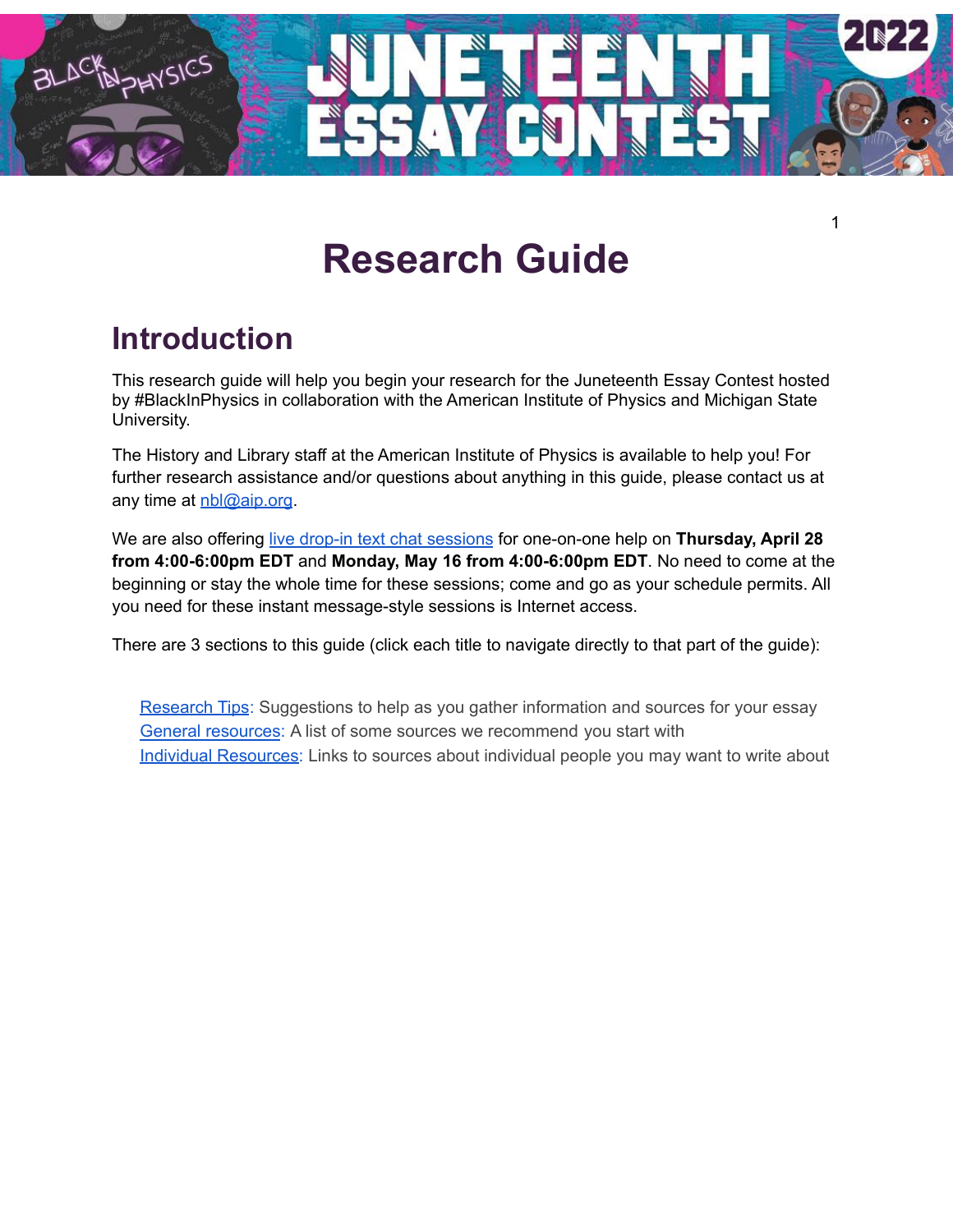## <span id="page-1-0"></span>**Research Tips**

It's always more fun to work on a project when you are interested in a topic. Follow your interests and your instincts as you consider your topic. Keep track of your research, even if you don't end up using it. We like to stash ideas, links, and text in a [Google](https://docs.google.com/document/u/0/?tgif=d) doc, as it will autosave.

#### **Starting off!**

- If you already know which physicist you will write about, great! See the "Search tips for individual physicists" below and check to see if we have a resource for them under "Individual [Resources"](#page-3-1)
- If you aren't sure who you will write about yet, we recommend starting your research with "General [Resources"](#page-3-0)

#### **Search tips for individual physicists**

- In addition to the Internet, try looking in your school library and your public library to see what they might have on your subject
	- Try a library catalog search for your research subject name or ask your librarian for help
- Search for their name on Google news: <https://news.google.com/topstories?hl=en-US&gl=US&ceid=US:en>
- Search for their name on Google books: <https://books.google.com/?hl=en>
- Search their affiliated university or college news sources: alumni magazines, college newspapers, etc.
- Search for their personal or professional website or homepage
- If you encounter a lot of people with similarly spelled names while you search, try putting quotations around your name or other search terms to narrow down your results.
	- Instead of searching for: **Warren E. Henry** Try searching for: **"Warren E. Henry"**
- If your individual has a common first or last name, you can also try adding additional search terms to narrow down your results.
	- Try searching for: **Warren Henry physics** Or search for: **Warren Henry Howard University physics**
- If the physicist already has a Wikipedia page, take a look at the sources it includes

#### **Citations**

● Use your preferred [citation](https://libguides.brescia.edu/c.php?g=45340&p=810541) style, as noted on the [contest](https://www.blackinphysics.org/juneteenth-essay-contest/#learnmore) page. We recommend using whatever you usually use for school. We will give examples for MLA format.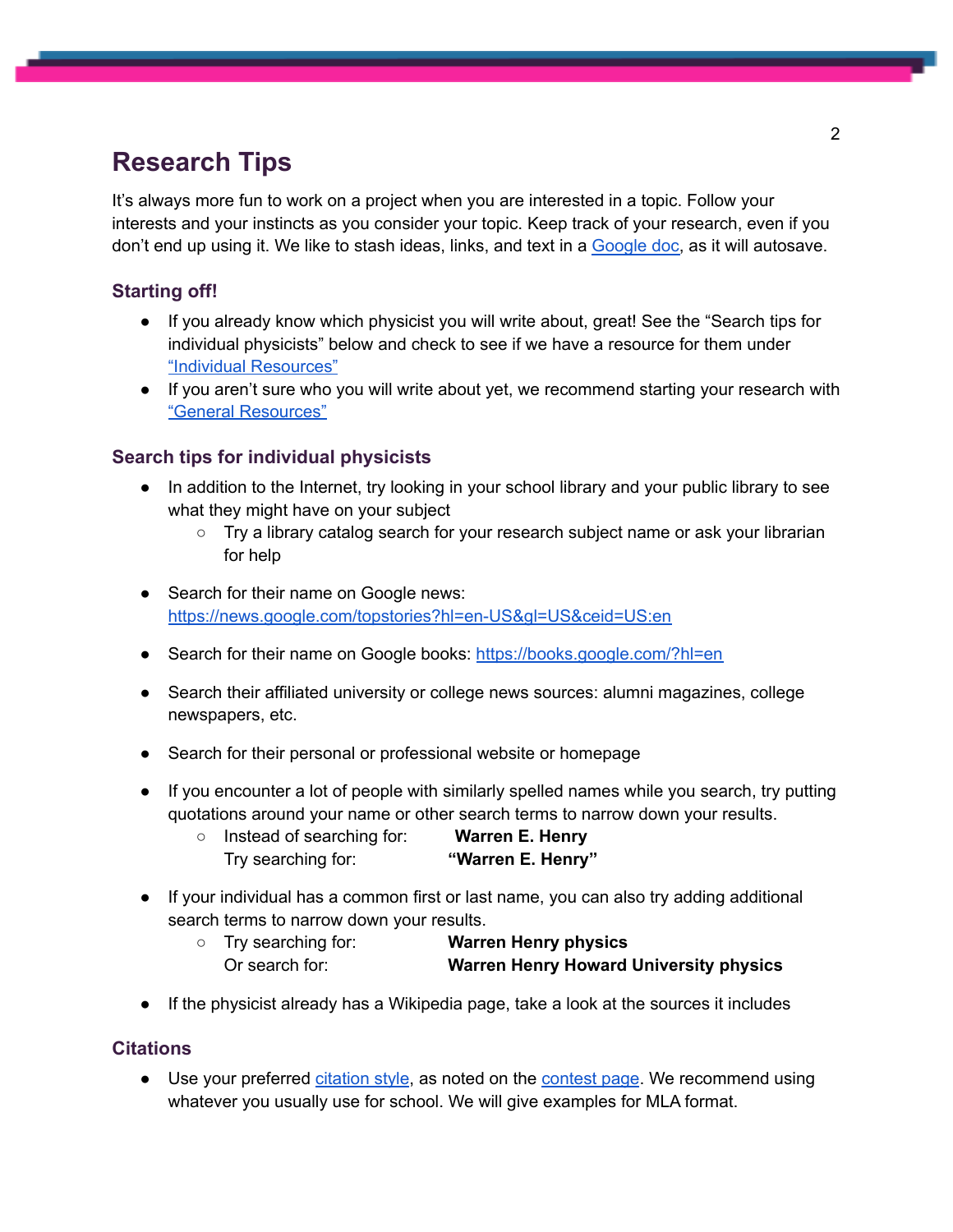- For MLA [format](https://www.dvusd.org/Page/24618), the last page of your paper is a Works Cited page and you will use [parenthetical](https://uscmed.sc.libguides.com/c.php?g=484371&p=3313015) citations in the body of your paper (more about parenthetical citations).
	- o MLA [specific](https://www.cdaschools.org/cms/lib07/ID01906304/Centricity/Domain/654/Middle%20School%20MLA.pdf) quide
	- MLA [Format](https://www.fsus.school/site/handlers/filedownload.ashx?moduleinstanceid=8001&dataid=3736&FileName=MLA-Cover-Sheet-Template.doc) Cheat Sheet
- Special case: many of the resources listed in the Individual Resources section of this guide are oral histories from the Niels Bohr Library & Archives
	- For these, simply click on the gray "Preferred Citation" bar and copy the text into your Works Cited page/Bibliography/Reference list
	- Example for [Warren](https://www.aip.org/history-programs/niels-bohr-library/oral-histories/47040) W. Buck's oral history:



○ Text:

Interview of Warren W. Buck by David Zierler on March 2, 2021, Niels Bohr Library & Archives, American Institute of Physics, College Park, MD USA, [www.aip.org/history-programs/niels-bohr-library/oral-histories/47040](http://www.aip.org/history-programs/niels-bohr-library/oral-histories/47040) 3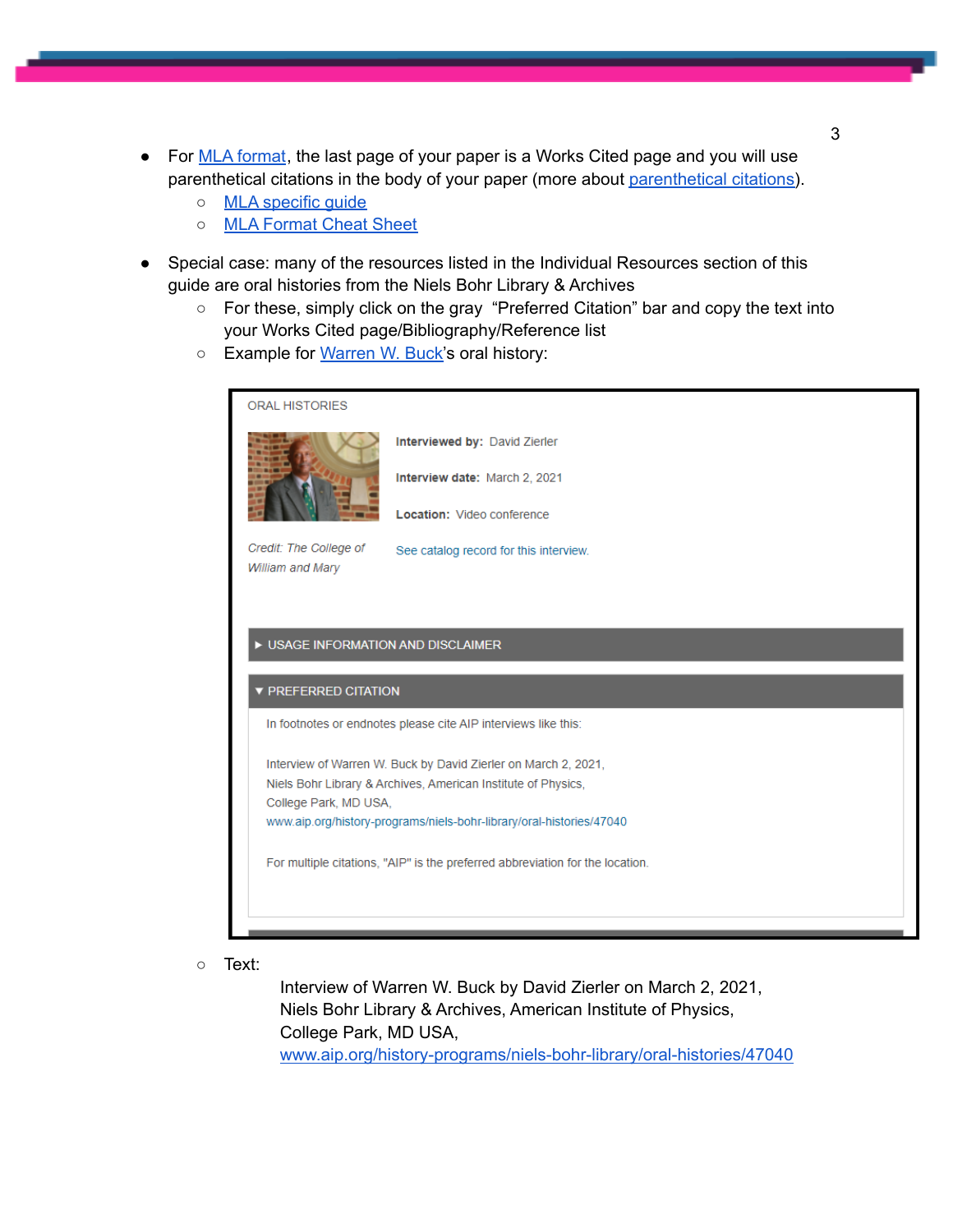### <span id="page-3-0"></span>**General resources**

In addition to the Internet, try looking in your school library and your public library to see what they might have. Try a library catalog search for "Black physicists" or "African American physicists" or ask your librarian for help.

Here are other places where you can start your research:

- Black in Physics Essay series published on *Physics Today*:
	- 2020: <https://physicstoday.scitation.org/do/10.1063/PT.6.4.20201026a/full/>
	- 2021: <https://physicstoday.scitation.org/do/10.1063/PT.6.4.20211025a/full/>
- *Physics Today* Q&A with Bria Andrews, Shawn Muslim, John Johnson, Dara Norman, Sekazi Mtingwa: <https://physicstoday.scitation.org/do/10.1063/PT.5.9036/full/>
- *Physics Today* Q&A with Carl Fields, Marcelle Soares-Santos, Sekazi Mtingwa, Quinton Williams, Farrah Simpson, Kétévi Assamagan, Jessica Esquivel, James Stith, Alvine Kamaha, Philip Phillips, Charles McGruder, Chima McGruder, Clifford Johnson, Elaine Lalanne: <https://physicstoday.scitation.org/do/10.1063/PT.6.4.20201022a/full/>
- Members of the National Society of Black Physicists Wikipedia list: [https://en.wikipedia.](https://en.wikipedia.org/wiki/Category:Members_of_the_National_Society_of_Black_Physicists) org/ [wiki/Category:Members\\_of\\_the\\_National\\_Society\\_of\\_Black\\_Physicists](https://en.wikipedia.org/wiki/Category:Members_of_the_National_Society_of_Black_Physicists)
- National Society of Black Physicists Black History Month Profiles: <https://nsbp.org/page/bhmprofiles>
- National Society of Black Physicists leadership: <https://nsbp.org/page/officers>
- Database of African American woman physicists: <https://aawip.com/aawip-members/>
	- *Physics Today* article about the database: <https://physicstoday.scitation.org/do/10.1063/PT.6.3.20190529a/full/>
- The Ronald E. Mickens collection on African-American Physicists, circa 1950-2008
	- *The African American Presence in Physics* by Ronald Mickens: [https://radar.auctr.edu/islandora/object/cau.ir%3A1999\\_mickens\\_ronald\\_e](https://radar.auctr.edu/islandora/object/cau.ir%3A1999_mickens_ronald_e)
	- Ronald E. Mickens Image Collection: <https://repository.aip.org/islandora/object/nbla%3A287940>
	- o <sup>1</sup>Ronald E. Mickens Collection finding aid: <https://history.aip.org/ead/20120385.html>
- <span id="page-3-1"></span>● *African American Firsts in Science & Technology* by Raymond Webster: [https://openlibrary.org/works/OL8573073W/African\\_American\\_Firsts\\_in\\_Science\\_Technology?edi](https://openlibrary.org/works/OL8573073W/African_American_Firsts_in_Science_Technology?edition=africanamericanf0000webs) [tion=africanamericanf0000webs](https://openlibrary.org/works/OL8573073W/African_American_Firsts_in_Science_Technology?edition=africanamericanf0000webs)

<sup>1</sup> This collection is not yet digitized, but the names and links may be useful. Please contact us at [nbl@aip.org](mailto:nbl@aip.org) if you wish to use sources in this collection that are not digitally available.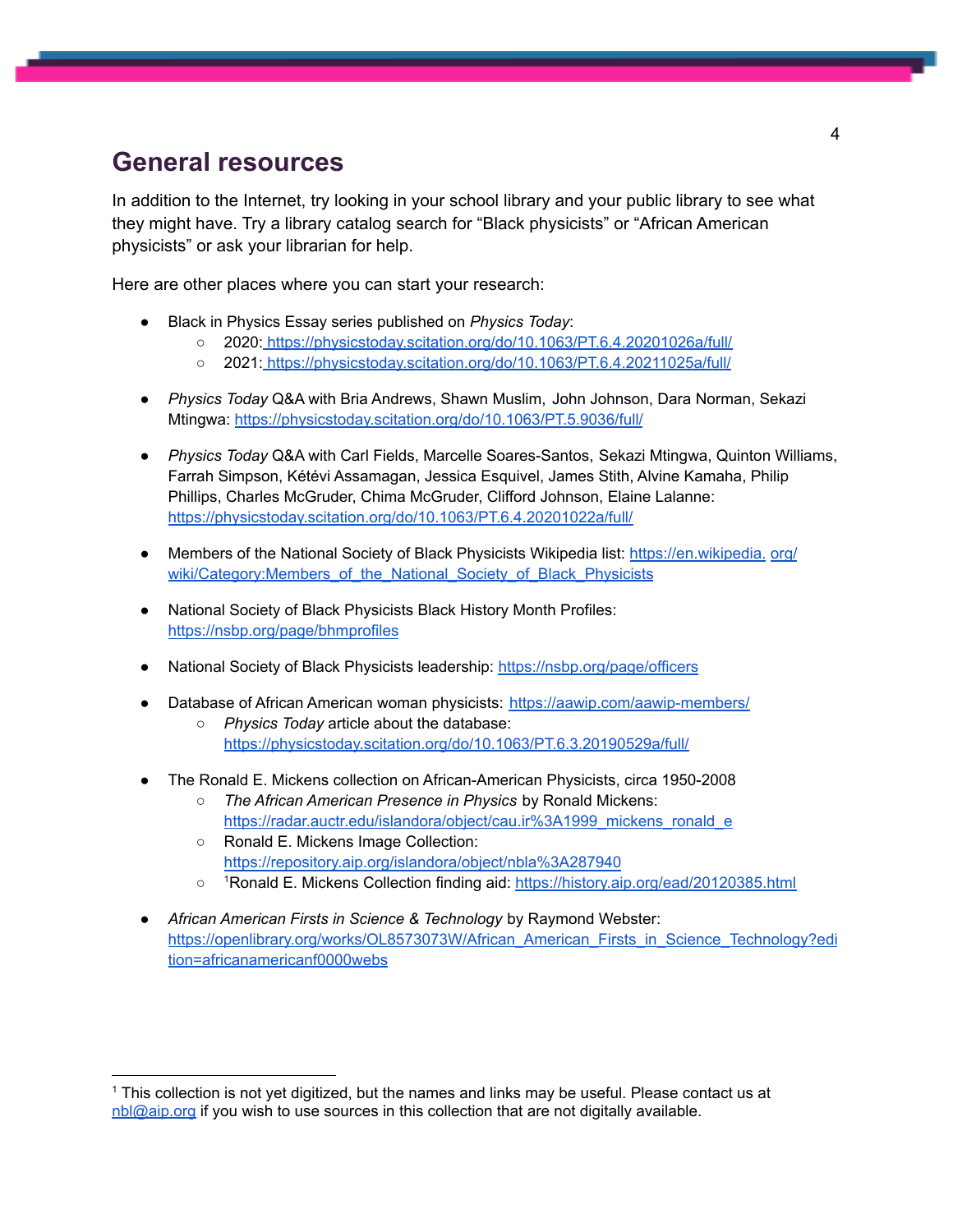## **Individual Resources**

- Adkins, Rutherford Hamlet
	- Physics Today obituary: <https://physicstoday.scitation.org/doi/abs/10.1063/1.882461>
- Basri, Gibor
	- ScienceMakers biography: <https://www.thehistorymakers.org/biography/gibor-basri-41>
- Bouchet, Edward Alexander
	- *Physics Today* article: <https://physicstoday.scitation.org/do/10.1063/pt.6.6.20170915a/full/>
	- University of Michigan Bouchet Honor Society biography: <https://rackham.umich.edu/rackham-life/diversity-equity-and-inclusion/bouchet/biography/>
- Bragg, R. H. (Robert H.)
	- Oral history: <https://digitalassets.lib.berkeley.edu/roho/ucb/text/BraggBook.pdf>
	- ScienceMakers biography: <https://www.thehistorymakers.org/biography/robert-bragg-41>
- Branson, Herman
	- *Physics Today* article: <https://physicstoday.scitation.org/doi/abs/10.1063/1.3048474>
	- *Physics Today* biography: <https://physicstoday.scitation.org/do/10.1063/pt.6.6.20170814a/full/>
	- American Crystallographic Association biography: <https://history.amercrystalassn.org/h-branson>
- Buck, Warren
	- Oral history: <https://www.aip.org/history-programs/niels-bohr-library/oral-histories/47040>
- Carruthers, George
	- Oral history: <https://www.aip.org/history-programs/niels-bohr-library/oral-histories/32485>
- Delfyett, Peter
	- Oral history: <https://www.aip.org/history-programs/niels-bohr-library/oral-histories/45433>
- Epps, Thomas III
	- Oral history: <https://www.aip.org/history-programs/niels-bohr-library/oral-histories/45132>
- Gates, Sylvester James Jr.
	- Oral history: <https://www.aip.org/history-programs/niels-bohr-library/oral-histories/46941>
- Gonzalez, Anjelica
	- Oral history: <https://www.aip.org/history-programs/niels-bohr-library/oral-histories/46923>
- Hammond, Paul[a](https://www.aip.org/history-programs/niels-bohr-library/oral-histories/46733)
	- Oral history: <https://www.aip.org/history-programs/niels-bohr-library/oral-histories/46733>
- Hammonds, Evelyn
	- AIP Interview: https://youtu.be/m6AiOk4O8qY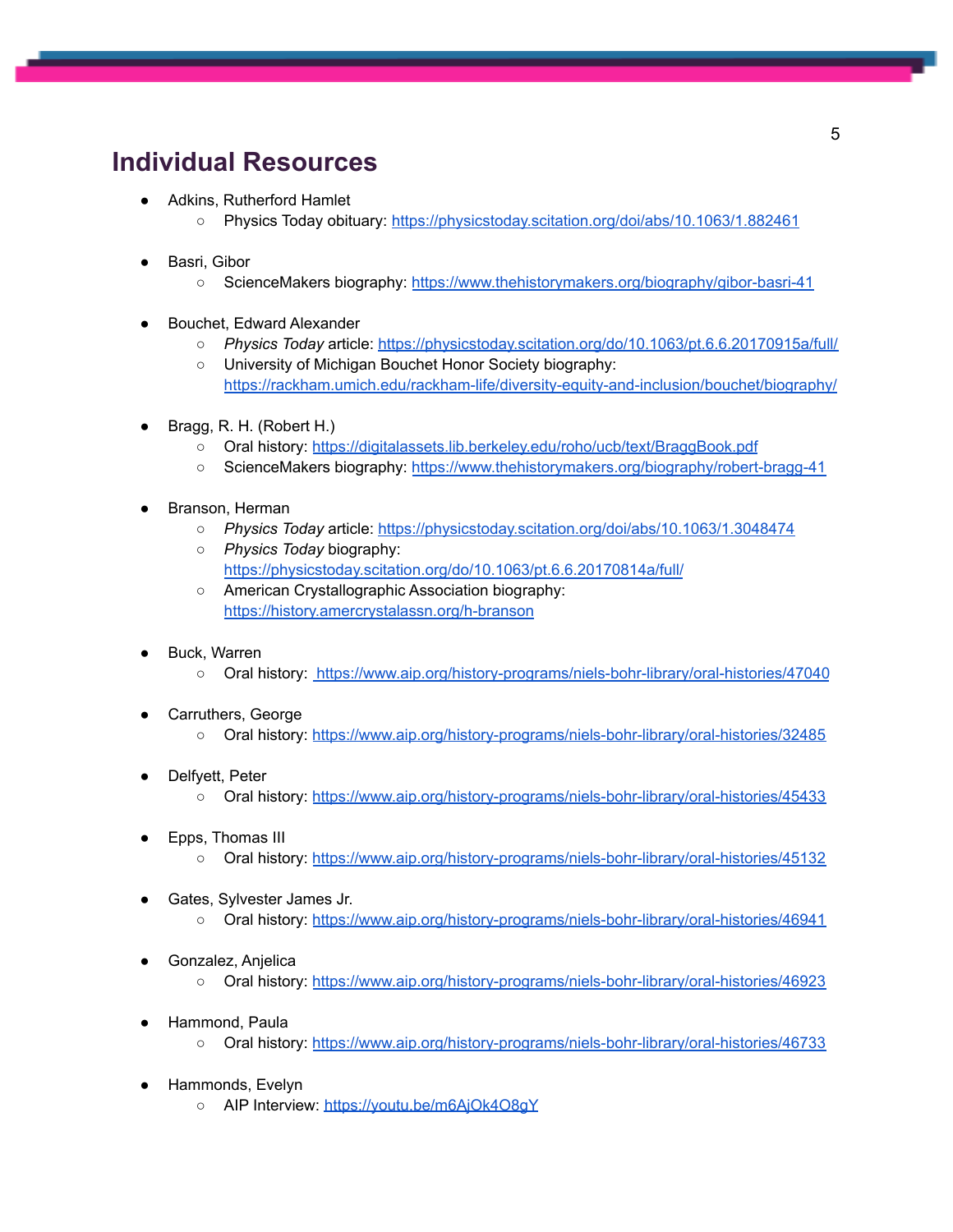- Henry, Warren E.
	- *Physics Today* obituary: <https://physicstoday.scitation.org/doi/full/10.1063/1.1510294>
- lmes, Elmer:
	- *Physics Today* article: <https://physicstoday.scitation.org/doi/full/10.1063/PT.3.4042>
- Jackson, Shirley Ann
	- Oral history: <https://www.aip.org/history-programs/niels-bohr-library/oral-histories/45276>
	- ScienceMakers biography: <https://www.thehistorymakers.org/biography/shirley-ann-jackson-41>
- Johnson, Anthony
	- ScienceMakers biography: <https://www.thehistorymakers.org/biography/anthony-johnson>
- Johnson, Clifford V. (Clifford Victor)
	- ScienceMakers biography: <https://www.thehistorymakers.org/biography/clifford-johnson-41>
- Johnson, Joseph Andrew III
	- *Physics Today* article: <https://physicstoday.scitation.org/do/10.1063/PT.6.4o.20170728a/full/>
- Jones, Sean
	- Oral history: <https://www.aip.org/history-programs/niels-bohr-library/oral-histories/47045>
- Lawson, James Raymond
	- *Physics Today* article: <https://physicstoday.scitation.org/doi/abs/10.1063/1.881945>
- Mason, Nadya
	- Oral history: <https://www.aip.org/history-programs/niels-bohr-library/oral-histories/44800>
- Massey, Walter
	- Oral history: <https://www.aip.org/history-programs/niels-bohr-library/oral-histories/45066>
	- ScienceMakers biography: <https://www.thehistorymakers.org/biography/walter-e-massey-39>
- McGuire, Stephen
	- Oral history: <https://www.aip.org/history-programs/niels-bohr-library/oral-histories/45283>
- McNair, Ron
	- *In the Spirit of Ronald E. McNair* by Carl S. McNair with H. Michael Brewer: <https://archive.org/details/inspiritofronald0000mcna/page/6/mode/2up?q=black+physicist>
- McNeese, Marta Dark
	- Oral history: <https://www.aip.org/history-programs/niels-bohr-library/oral-histories/45108>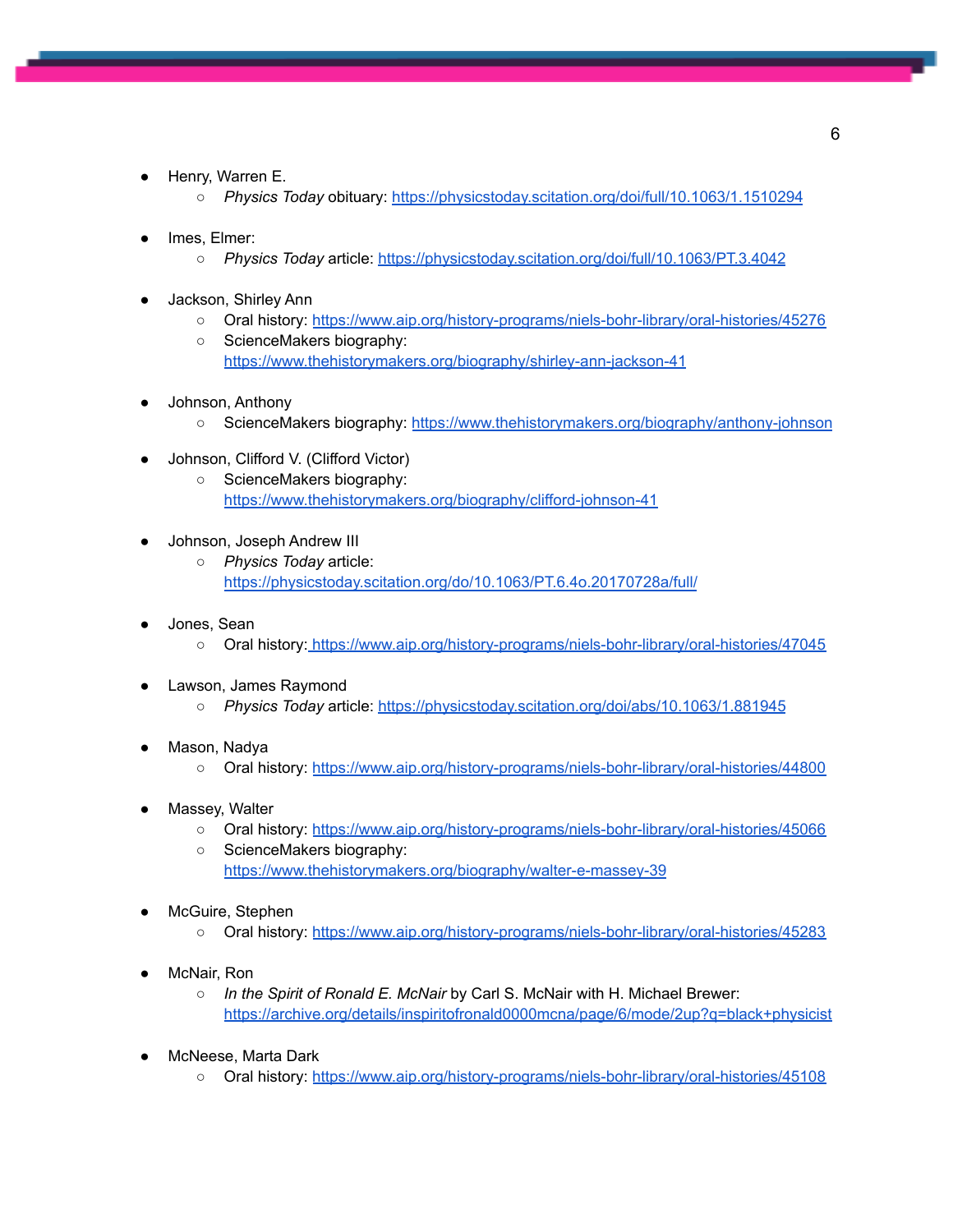- Mickens, Ronald E.
	- ScienceMakers biography: <https://www.thehistorymakers.org/biography/ronald-mickens-41>
- Milligan, Dolphus
	- *Physics Today* obituary: <https://physicstoday.scitation.org/doi/10.1063/1.3128477>
	- *Physics Today* obituary of colleague Marilyn Esther Jacox which discusses Milligan: <https://physicstoday.scitation.org/doi/full/10.1063/PT.3.2391>
- Moore, Willie Hobbs
	- Center for History of Physics at AIP Handout: <https://www.aip.org/sites/default/files/history/files/AIP-Hobbs-Jackson-Handout.pdf>
- Morrison, Harold (Harry) Lee
	- Physics Today *obituary*: <https://physicstoday.scitation.org/doi/full/10.1063/1.1510296>
- Mtingwa, Sekazi
	- Oral history: <https://www.aip.org/history-programs/niels-bohr-library/oral-histories/44300>
- Neal, Homer Alfred Jr.
	- *Physics Today* obituary: <https://physicstoday.scitation.org/doi/full/10.1063/PT.3.4076>
- Peery, Benjamin
	- Oral history: <https://www.aip.org/history-programs/niels-bohr-library/oral-histories/33698>
- Phillips, Philip
	- Oral history: <https://www.aip.org/history-programs/niels-bohr-library/oral-histories/46899>
- Porter, Tyrone
	- Oral histories: <https://www.aip.org/history-programs/niels-bohr-library/oral-histories/44893-1> <https://www.aip.org/history-programs/niels-bohr-library/oral-histories/44893-2>
- Prescod-Weinstein, Chanda
	- Oral history: <https://www.aip.org/history-programs/niels-bohr-library/oral-histories/45004>
- Prosper, Harrison:
	- Oral history: <https://www.aip.org/history-programs/niels-bohr-library/oral-histories/46382>
- Quick, Lynnae
	- Oral history: <https://www.aip.org/history-programs/niels-bohr-library/oral-histories/45340-1>
- Ramirez, Ainissa
	- AIP Interview: https://youtu.be/s7wxpsq8E5s
	- Interview for the Center for History of Physics Newsletter: [https://www.aip.org/sites/default/files/history/files/newsletter-pdf/v52n1\\_2020-FINAL.pdf](https://www.aip.org/sites/default/files/history/files/newsletter-pdf/v52n1_2020-FINAL.pdf)